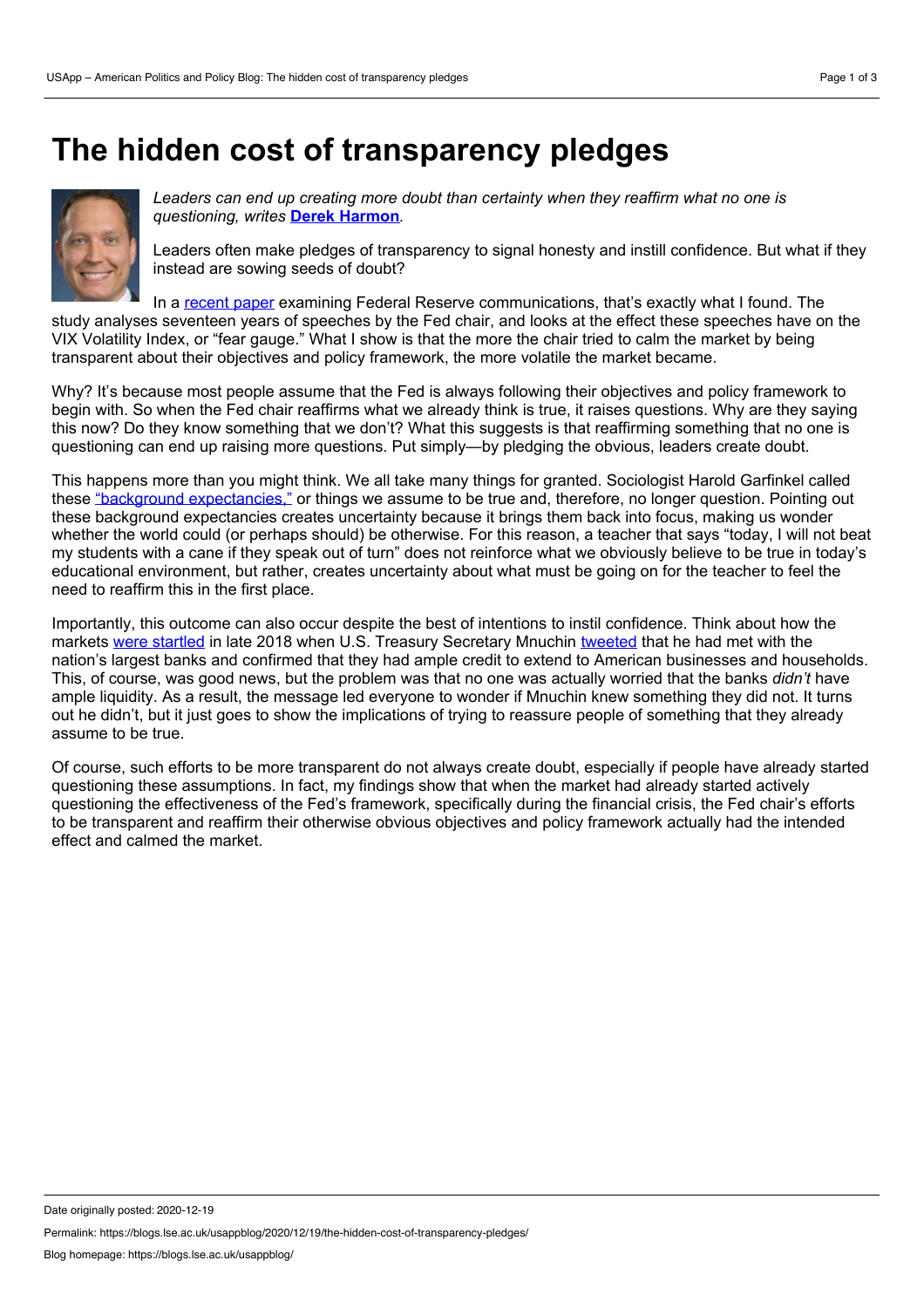

These findings are important because they highlight the complex challenges firms face when issuing transparency pledges, especially when not everyone they're trying to reach is on the same page. In fact, since these pledges are often made about complicated issues, from [human](https://transparencypledge.org/) rights in supply chains to climate [disclosures,](https://www.washingtonpost.com/technology/2020/12/09/amazon-climate-pledge-members/) it's often difficult to know or anticipate what different stakeholders assume or take for granted. While this challenge is no doubt present for leaders of most organisations, it takes on special significance in situations like the current pandemic, when the stakes are life and death.

Consider the recent transparency pledge by Covid-19 vaccine [developers](https://www.wsj.com/articles/covid-19-vaccine-developers-prepare-joint-pledge-on-safety-standards-11599257729) "to adhere to scientific and ethical standards." The motivation for the pledge makes sense—instil public confidence by being transparent about the rigours of their scientific and regulatory procedures. What could be wrong with that?

Well, potentially a lot. The challenge is that the world [remains](https://www.nature.com/articles/s41591-020-1124-9) split on what people [assume](https://www.wsj.com/articles/covid-19-vaccine-rollout-faces-public-concerns-over-safety-11607344315) about vaccines and the institutions that regulate them. For those who had begun wondering whether vaccine developers were cutting corners, either due to political pressure or self-interested profit, the pledge was likely reassuring. In fact, this was likely the target audience of the transparency pledge in the first place. However, for those who assumed that pharmaceutical firms had been adhering to—or better yet exceeding—these rather minimal standards all along, the pledge was likely disquieting. If these firms are pledging to adhere to these standards now, what does that mean they were doing before? And what does that mean they might do in the future when there is even less public scrutiny?

With the FDA recently issuing [emergency](https://www.fda.gov/news-events/press-announcements/fda-takes-key-action-fight-against-covid-19-issuing-emergency-use-authorization-first-covid-19) use of the Pfizer-BioNTech Covid-19 vaccine, and the approval of other vaccines to follow shortly, these are no longer hypothetical questions. And while the long-term consequences of this Covid-19 transparency pledge remain unclear, it's possible that these firms have made it more complicated for the public to not only trust them but also the vaccines they have developed.

- *This blog post appeared originally at LSE [Business](https://blogs.lse.ac.uk/businessreview/2020/12/11/lockdown-shows-us-it-is-not-work-that-attracts-us-to-big-cities-but-the-social-life/) Review and is based on, When the Fed Speaks: Arguments, Emotions, and the [Microfoundations](https://journals.sagepub.com/doi/full/10.1177/0001839218777475) of Institutions, Administrative Science Quarterly, Volume: 64 issue: 3, page(s): 542-575*
- *Featured [image](https://unsplash.com/photos/KvX3L_QXTgM) by Alex [Bierwagen](https://unsplash.com/@ajb?utm_source=unsplash&utm_medium=referral&utm_content=creditCopyText) on [Unsplash](https://unsplash.com/?utm_source=unsplash&utm_medium=referral&utm_content=creditCopyText)*

## *Please read our comments policy before [commenting](https://blogs.lse.ac.uk/usappblog/comments-policy/)*

Note: The post gives the views of its authors, not the position USAPP- American Politics and Policy, nor of the *London School of Economics.*

*Shortened URL for this post:* **<https://bit.ly/38fyaZL>**

## **About the authors**

Permalink: https://blogs.lse.ac.uk/usappblog/2020/12/19/the-hidden-cost-of-transparency-pledges/

Date originally posted: 2020-12-19